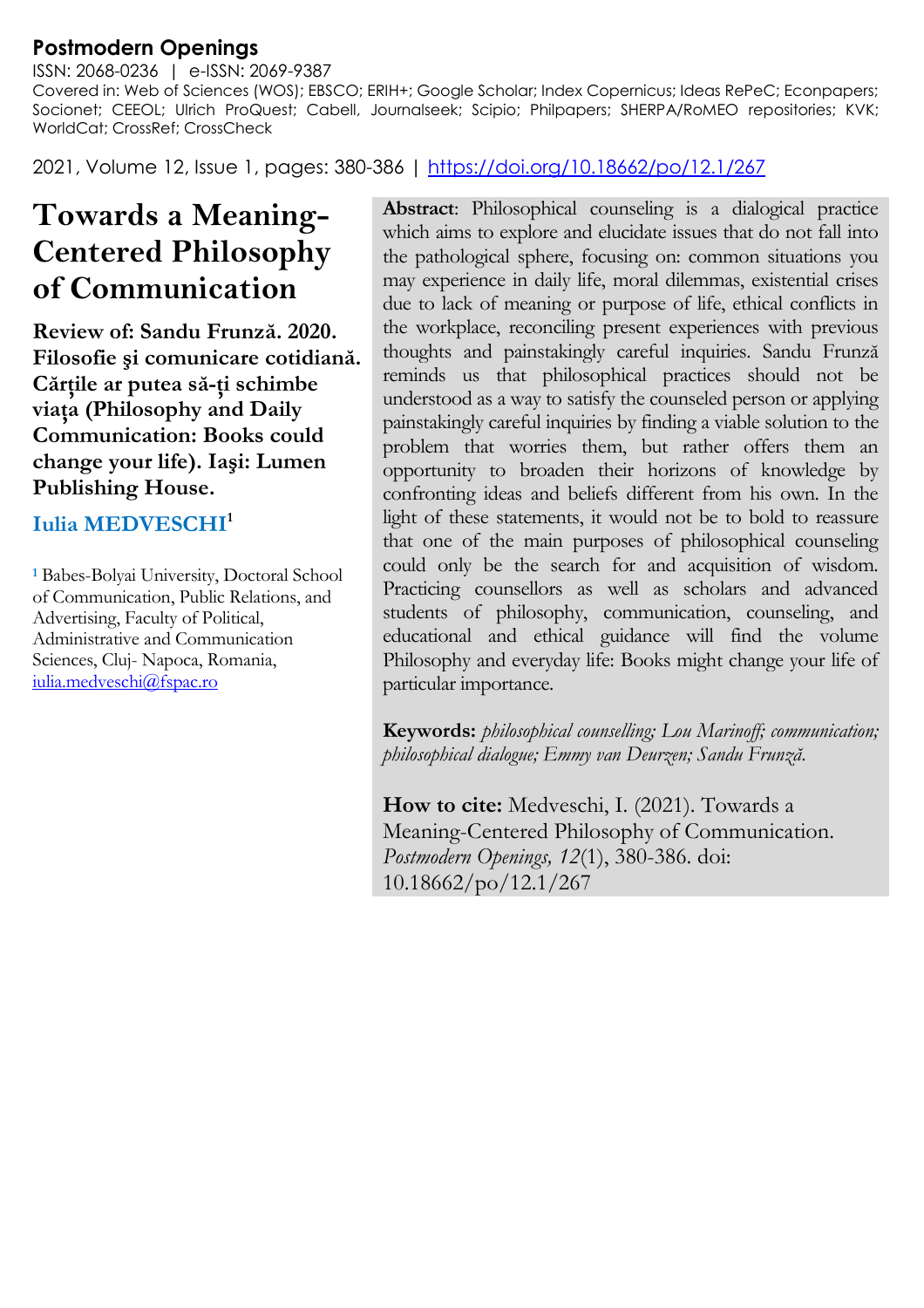| Postmodern | March, 2021        |
|------------|--------------------|
| Openings   | Volume 12, Issue 1 |

Philosophy and communication practices always complete the sphere of values by bringing to light new and prestigious works. Among the diverse editorial appearances under the aegis of Lumen Publishing House in 2020, our attention was drawn upon a particular volume entitled: **Philosophy and Daily Communication – Books could change your life** by Sandu Frunză. The book is structured in two sections: The first part: **I. Philosophical counseling and existential communication** covers different methodologies of philosophical counseling practice. In brief, existential counseling ought to be understood as a collaborative and conversational activity between a trained philosopher and a client in which the client's life-problems are worked through by identifying, examining, and revising as necessary the operating beliefs, values, and habits of action that inform those problems. In the second part: **II**. **The seduction of the joy of living**, the philosopher explores the distinctive ways in which contemporary philosophy has engaged with poetry and its contribution to philosophical meaning-making, challenging us to rethink how philosophy has been changed through its encounters with poetry. In the meantime, this section also raises discussions on important issues such as: religious fundamentalism, populist politics and crisis situations. Overall, the volume encompasses a collection of 70 articles which could be traced as well on the author's blog: https://frunzasandu.wordpress.com. Frunză's work shall mostly revolve around a nucleus concept: **the book**. In various incarnations, the metaphor of the book has long been part of human culture (books are the symbols of knowledge and memories - allowing us to decode the meaning of the word, the birth of the Western culture was possible due to the ontological structure of the book, spiritual narratives can be attached to books - by writing in a book, therefore the faithful are said to be written in the book of life; for by Divine remembrance is signified salvation, and by non-remembrance, or forgetting, is signified damnation. Currently, in a postmodern context it can be noticed that books impose intellectual fashions. In such circumstances, the author does not question the fact that, "reading and studying books can provide a solution for restoring humans and increasing the quality of life" (Frunză 2020, 21).

The first section of the volume unearths the ongoing crisis of philosophy. Sandu Frunză accurately highlights that even though European philosophy was born in the Ancient Greek Agora (under the emblematic figure of Socrates) - throughout its history, it has been noticeable that philosophers happily cut themselves off the public space and withdraw towards an "ivory tower" (Frunză 2020, 73). Every step of the way,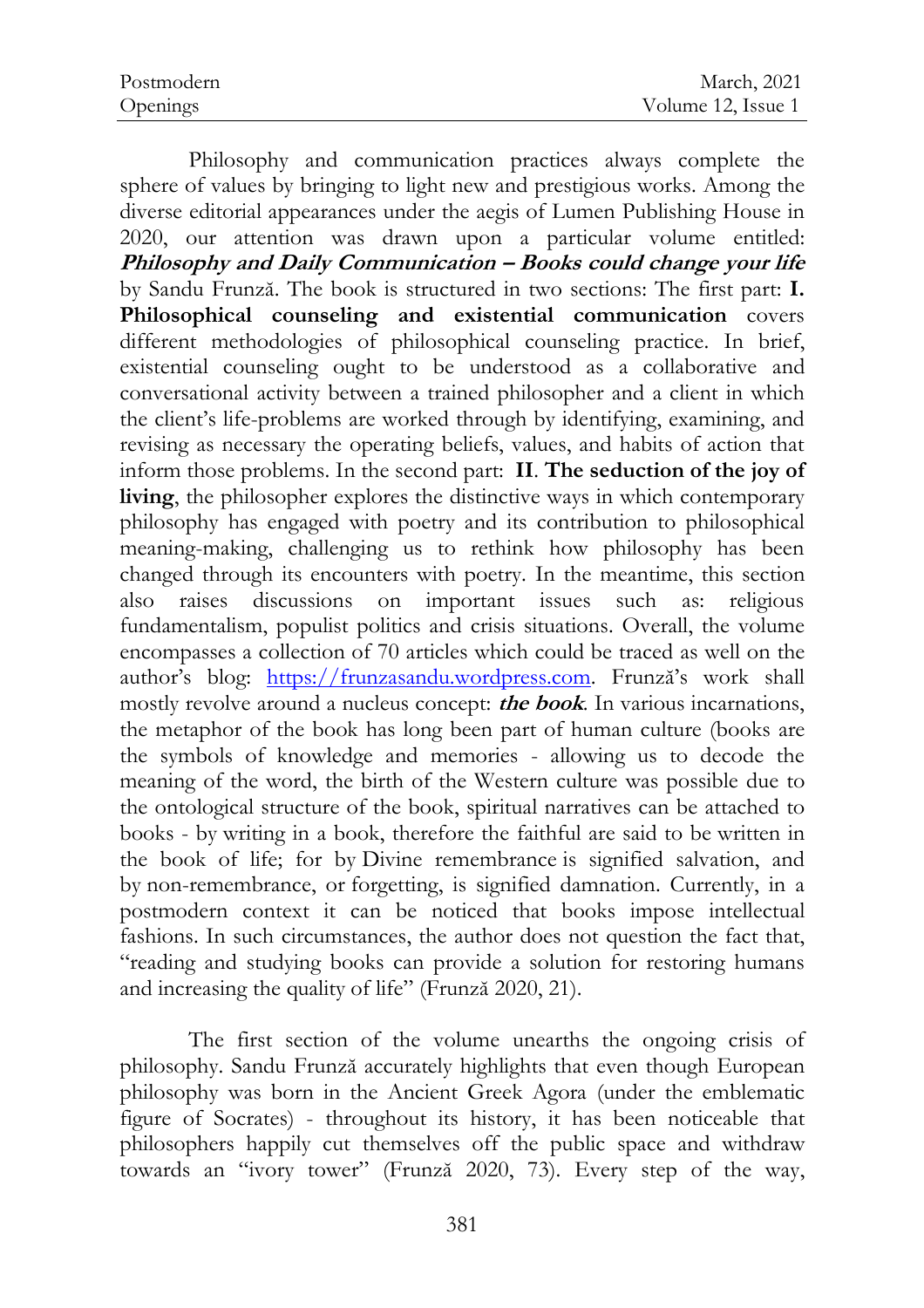philosophical discussions became progressively dominated by structural rigidity and encrypted language. In recent decades, however, an increasing number of contemporary philosophers attempt to restore philosophy as a public practice – that is, a form of philosophy that engages and collaborates with stakeholders beyond the academic space towards the end of improving our communities. Philosophy as a public practice should not be confused merely as a service that professional philosophers bring to their communities, instead, it is a reciprocal process of theory and praxis – giving voice to different activities such as: philosophy clubs for children, philosophical counseling, Socratic dialogue, philosophical companionship. More and more often, philosophers begin to question people of different backgrounds about the meaning of the most important ideas governing inside their minds. But is such a return feasible? Can we nowadays, after so many centuries of abstract philosophy, put the sophisticated terms of philosophy into simple words? Can we still discuss meaningfully about the philosophy of today's thinking beings, trapped almost entirely in a digital world and social networks? Apart from offering some answers, in some ways, Sandu Frunză, advances the manner and extent to which a Lévinesian scheme can serve as a guide to life, capable of supporting philosophical practice in the form of existential counseling. These efforts are valuable in their own right. The author highlights the concept of otherness in Lévinas ethics and raises questions about the degree of empathy and presence of moral commitment in philosophical practices. *In nuce*, Frunză embraces the existence of a prescriptive ethics that is imposed on context and applied across contexts based on the *I-Other* relation. Just as Lévinas, Frunză praises a philosophy of responsibility – rooted in the exchange between self (philosophical counselor) and other (client). The philosophical practices find genesis in the desire evoked by the other and in recognizing the alterity of the other (Frunză 2020, 173).

Unlike the modern age academic philosophy, the philosophical practice movement portrays the philosopher as a companion or organizational advisor who helps individuals to become conscious about their experiences and find optimum solutions within the context of their values and general preferences. The core 'existential' function of philosophy could be most clearly shown by a dialogic connection and the ethics of dialogue. Frunză suggests that the principle underlying the existential counselor-client framework is the production of a dialogic connection in between the two parts based on the idea of recognition. This exchange is ethically driven by a set of three obligations: the obligation to speak, the obligation to listen, and the obligation to respond. In each of these three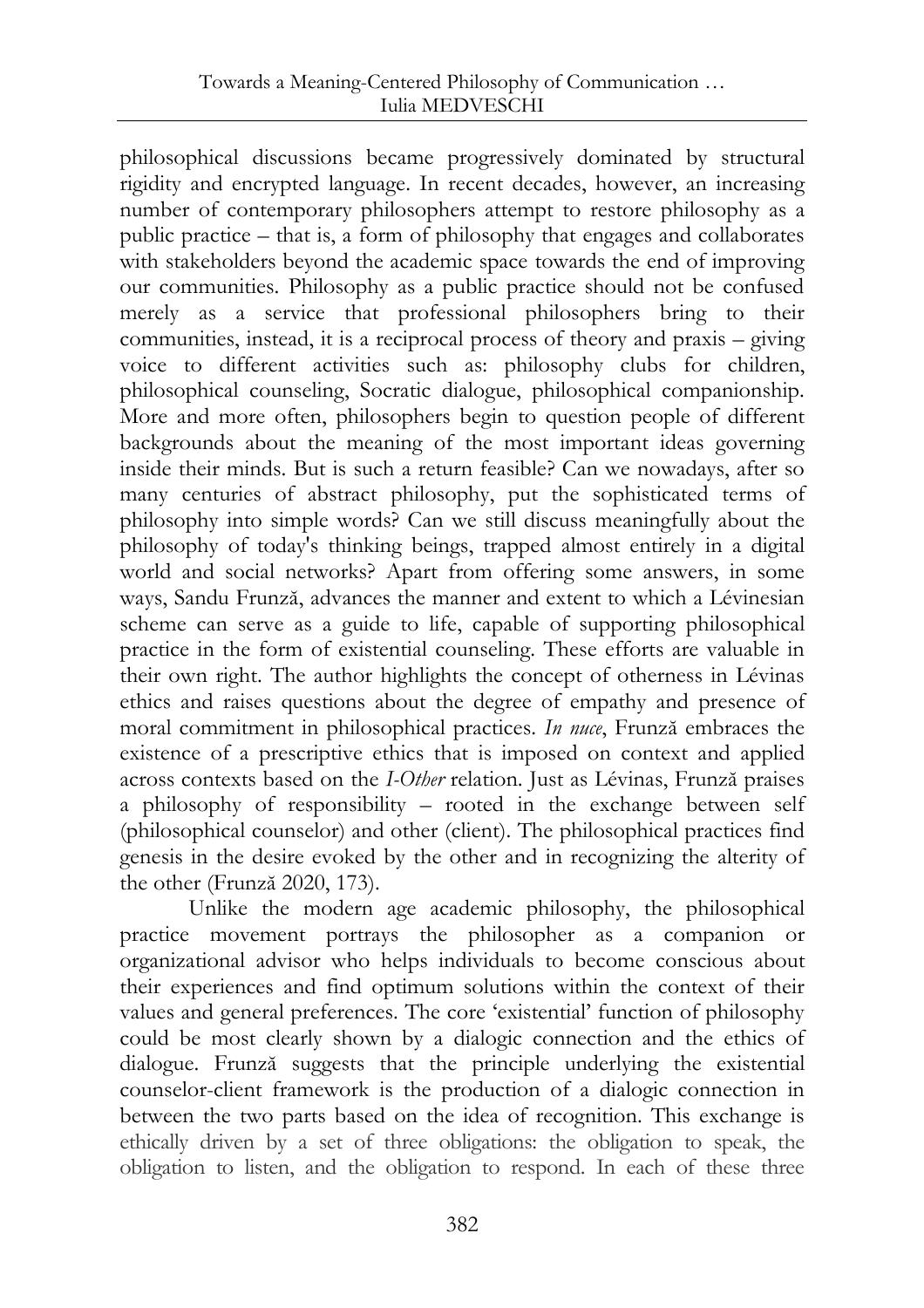dialogic stances one is obligated to turn to the other as an Other, and call the other into presence within the dialogic connection. Across the dialogic distance selves are interpersonally (Frunză 2020, 89). To the finish, the author fought necessary to underline the stringent challenge faced by engaged philosophers, due to the fact that for a prolonged period, psychology and psychologists have carved up a legally exclusive niche for themselves as the only 'experts' qualified to provide talking psychological therapies. Nowadays, counseling experiences, argue that psychology, a child of philosophy, solely extrapolates and dilutes philosophical methodologies, and in many cases falls short of achieving its full effect. Increasingly psychological intervention is geared to treat symptoms and try to effect external behavior change without looking closer to the causes of the discernible dysfunctional behavior or trying to elucidate the meanings of the individual's problem.

Philosophical consultancy, also known as philosophical practice or philosophical counseling is not something new, but rather it should be grasped as a revival of the old tradition of practicing philosophy. By contrast, the modern philosophical counseling movement is relatively young. In the beginning of the 1980s - philosophers raised the practice of philosophy to the professional status it has today. It is generally held that since the 1950s philosophy was embraced as a practice (philosophical midwifery). The philosopher does not forget to mention that the movement has often been said to be rooted in the Socratic tradition, which viewed philosophy as a search for the good and the good life. A life without philosophy was not worth living for Socrates. Practitioners of philosophical counseling began to offer their philosophical or consultation services to clients who have been experiencing difficulties regarding the following topics: core beliefs and truths, identity, self-discovery, meaning, fulfillment, decision-making, purpose, moderating emotional life, freedom, responsibility, communication and relationships etc. Quite often, nonmedical problems are narrow in scope, demanding organizational or philosophical counseling and sometimes the problems are more general, at their root having to do with questions like: How should I live? - Who am I? - What are my responsibilities? - How do I fit into the bigger world? Nowadays a wide variety of approaches and methods form an eclectic array under the all-encompassing banner of philosophical counseling. This diversity has led to some interesting developments in the field (Frunză 2020, 67).

For instance, Gerd Achenbach promoted the type of thinking which has not yet disappeared, and there are many who follow him in promoting a version of liberal conventional wisdom as the all-purpose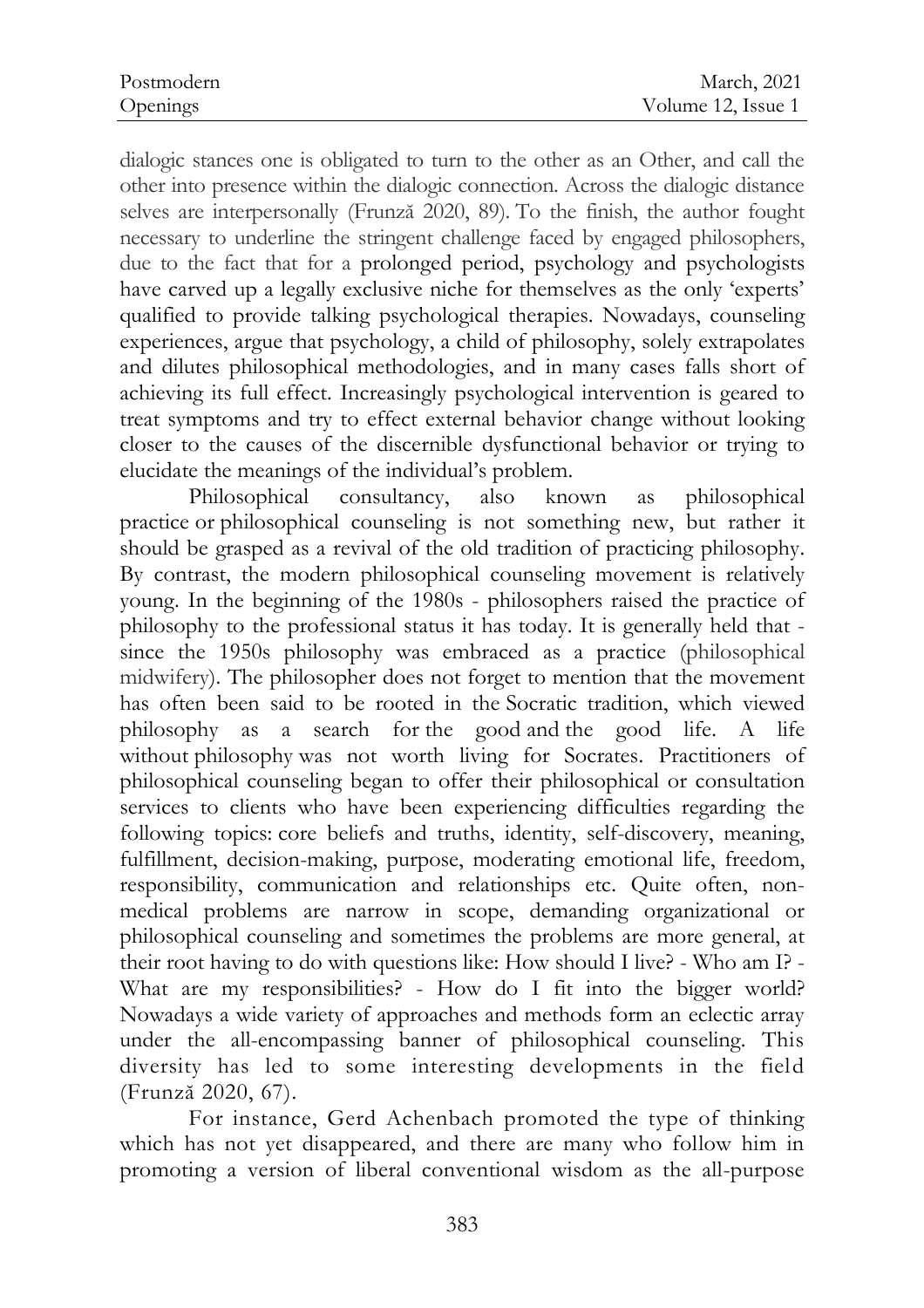solution for existential dilemmas. Others challenge contemporary philosophical norms both by calling for increased collaboration between the sciences and the humanities. Lou Marinoff, a thinker of insight and subtlety argues that philosophical consultancy is often applied to business consultancy as well as to individuals, as it frequently involves a reshaping of values and beliefs, functioning in the same time - as a method for rational conflict resolution. In the last case, philosophical counseling might be in lieu of, or in conjunction with, psychotherapy. The movement is tied to with and related to existential therapy which has thrived in the United Kingdom since the establishment of the Society for Existential Analysis (SEA) in London in 1988, an approach currently promoted by Emmy van Deurzen. Romanian contemporary philosophers - for example, Laurenţiu Staicu proposes a return to ancient stoic theories of the soul, body, consciousness and self-recovery. Moving forward, Antonio Sandu argues that in passing over the human experience, some dilemmas are fully soluble only by applying an appreciative ethics framework. As Claudiu Mesaroş, sees things - he proposes a redefinition of philosophy as self-care and is insistent with the spiritual exercises which compose the daily practice in three types of learning: learn to live, learn to dialogue (Socratic dialogue), and, ultimately, learn to read (practice reading for familiarization with moral behaviour). In order to support creativity, use tools of critical examination, draw connections, we must do more than applaud the efforts of philosophers and organizations practicing public philosophy. We must also undertake significant changes to conceptions of legitimate philosophical practice and, in turn, systems of evaluation and support for publicly engaged philosophers in institutions (Frunză 2020, 46).

Ever since Plato's Socrates exiled the poets from the ideal city in *The Republic*, Western world has distinguished itself by imposing a strict differentiation between philosophy and poetry. In many circumstances, poetry did not found a comfortable fit within philosophical frameworks, because it was constantly glanced as an underrated field, concerned only to exploit wily emotions, unconscious desires and imaginative impulses. In other words, poetry was divorced from deeper, richer nuances of meaning (intellectualized reality). Yet might their long-standing quarrel hide deeper affinities? In the second part of the book, Sandu Frunză wishes to put an end to the philosophy-poetry schism which haunts contemporary philosophy. That having been said, it is not hard to observe a tendency to favor the reunification process between poetry and philosophy. In so doing, Frunză emerges as a philosopher gravitating towards a Continental tradition in which - philosophy and literature complete each other. Without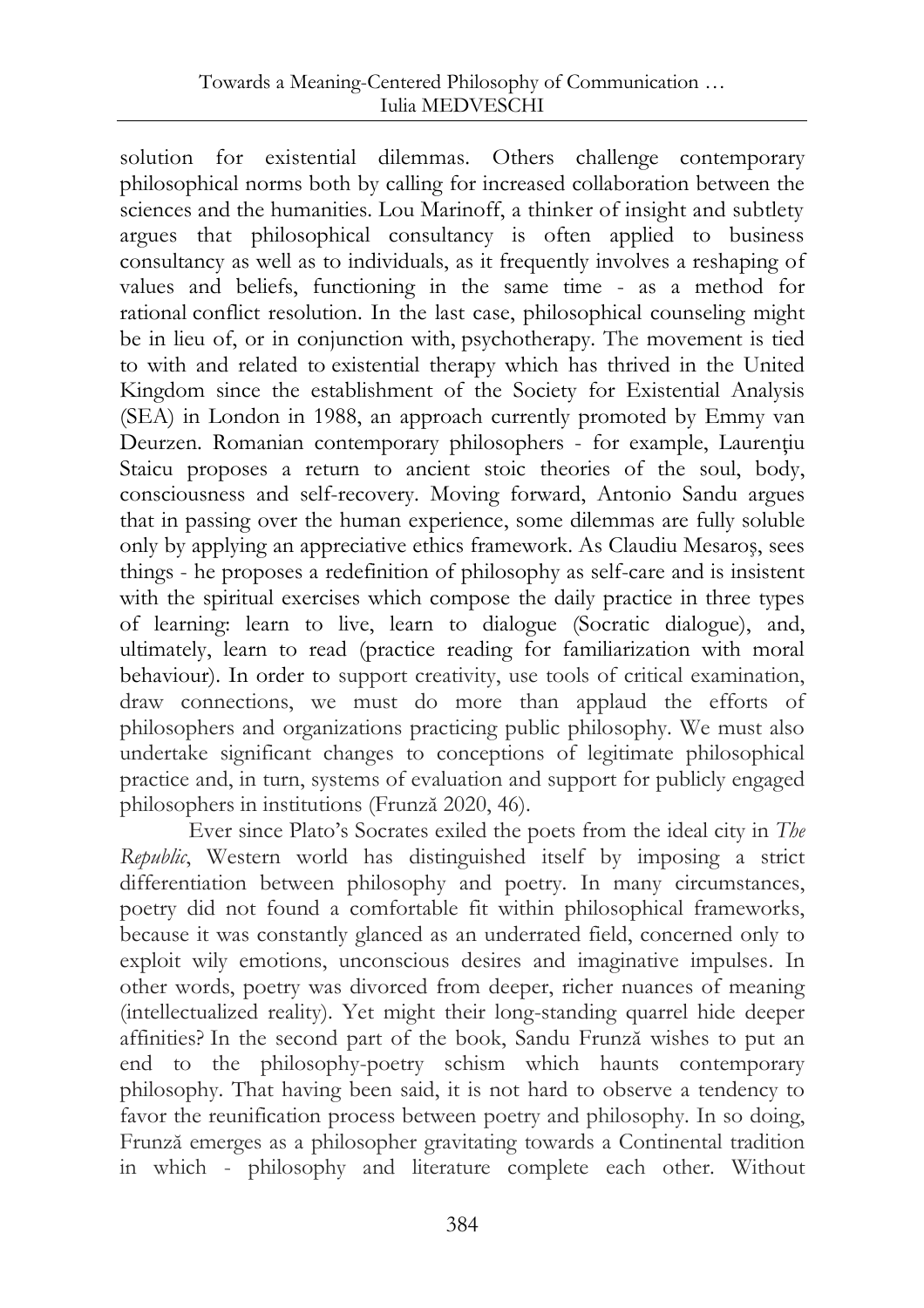philosophy, postmodern humans would be wildered of practical wisdom, philosophical value, logic, but in the absence of poetry, individuals would be deprived of an overflow of powerful feelings, emotions and life itself. By rejecting poetry, we would deny the complexity of our social world and live a desolated existence. Broadly, Frunză argues that philosophy and poetry unchain people from Plato's cave (guiding them from the darkness and into the light – as a metaphor for truth). Both fields throw man farther into himself and deepen his consciousness of his own destiny. A wide-ranging analysis on poets is proposed - to mention here: Lucian Blaga, Iulian Boldea, Vasile Dâncu, Ioan Chirilă and Oana Boc. Instead of a clash between competing worldviews, the philosopher figured out the relationship between philosophy and poetry as one of productive mutuality, leading toward new ways of thinking and understanding. Spanning a range of issues with nuance and rigor, this compelling, comprehensive and innovative section opens new possibilities for philosophical poetry and the poetics of philosophy. From a metaphorical point of view, the Mother – is regarded as the symbol of longing and the essence of love. To put it straight, the bond between mother-children and homeland is associated to eternity and wholeness. In other illustrative cases, the lyrical discourse is placed under the sign of feminity. The enduring metaphors of the heart also fall intro discussion due to the image of the body as being entirely driven by the heart, whereas the heart lies at the center of our psychological well-being and character as well as our relationship with God (Frunză 2020, 294).

Each article signed by Sandu Frunză, depicts the image of an **astute philosophical poet** who employs poetic devices, styles and forms to explore subjects akin to the field of philosophy. His writings, on numerous occasions dispatch questions regarding the meaning of life, the nature of being (ontology), theories of knowledge and knowing (epistemology), and, last but least, principles of beauty (aestethics). Overall, the volume provides fruitful conditions to explore philosophical themes and to behold poetry as an alternative entry into philosophical thinking. Sandu Frunză's work brings to light Lucian Blaga's philosophy – claiming a poetic sensitivity, both stylistically and terminologically. The author reminds us that within Blaga's philosophical universe, the Paradisian knowledge does not entirely correspond to the common philosophical concepts of intuitive knowledge and conceptual knowledge. For instance, Blaga advanced, in his poems (Poems of Light) and in his aphorisms (Stones for My Temple), some philosophical ideas that were to become building blocks of his philosophical creed. The following aphorism – "There are hidden places in our souls that are as light as shadows: they disappear as soon as we try to spotlight them"